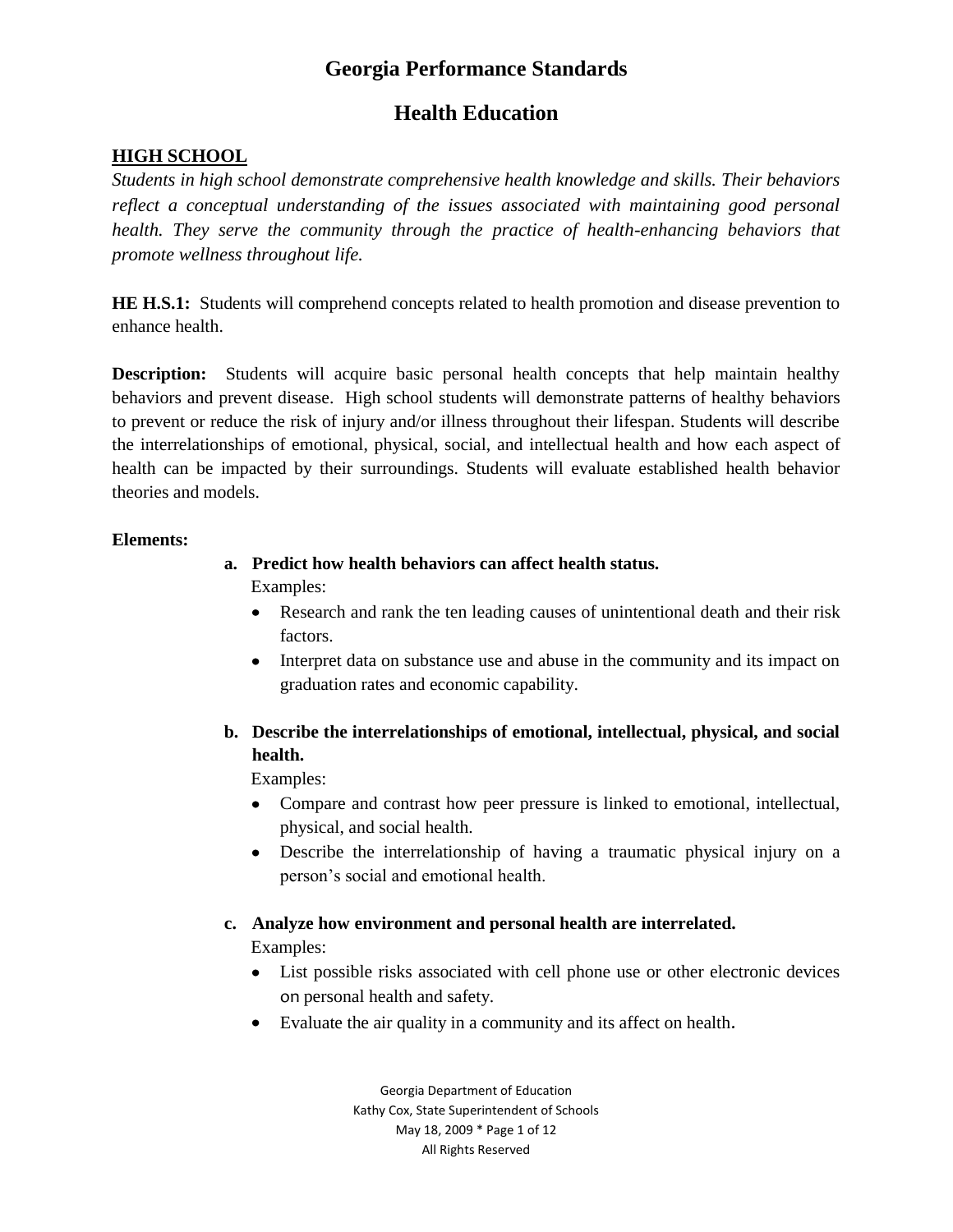## **Health Education**

#### **d. Analyze how genetics and family history can affect personal health.** Examples:

Compile family health information needed for detection and treatment of disease prevention related to hereditary factors.

Analyze the relationship between addictive behaviors and family history of health conditions.

#### **e. Propose ways to reduce or prevent injuries and health problems.**

Examples:

- Critique health risk behaviors associated with drug and alcohol use and how it affects body systems.
- Create a "No Violence Tolerated Bill" for your school.
- **f. Analyze the relationship between access to health care and health status.** Examples:
	- Determine the relationship between health insurance coverage and life expectancy.
	- Analyze the connection between availability of vaccines and the reduction of infectious diseases.

#### **g. Compare and contrast the benefits of and barriers to practicing a variety of healthy behaviors.**

Examples:

- Recommend strategies to avoid violence or criminal activity.
- Evaluate the benefits and barriers to planning healthy meals.
- **h. Analyze personal susceptibility to injury, illness, or death if engaging in unhealthy behaviors.**

Examples:

- Argue the use of seatbelts in public transportation versus private vehicles.
- Compare and contrast local data versus national data on HIV infections among teens and young adults.
- **i. Analyze the potential consequences of having unprotected sex on physical, emotional, and social health.**

Examples:

- Identify personal health risks of engaging in unprotected sex.
- Analyze the potential emotional severity of engaging in unprotected sex.  $\bullet$

Georgia Department of Education Kathy Cox, State Superintendent of Schools May 18, 2009 \* Page 2 of 12 All Rights Reserved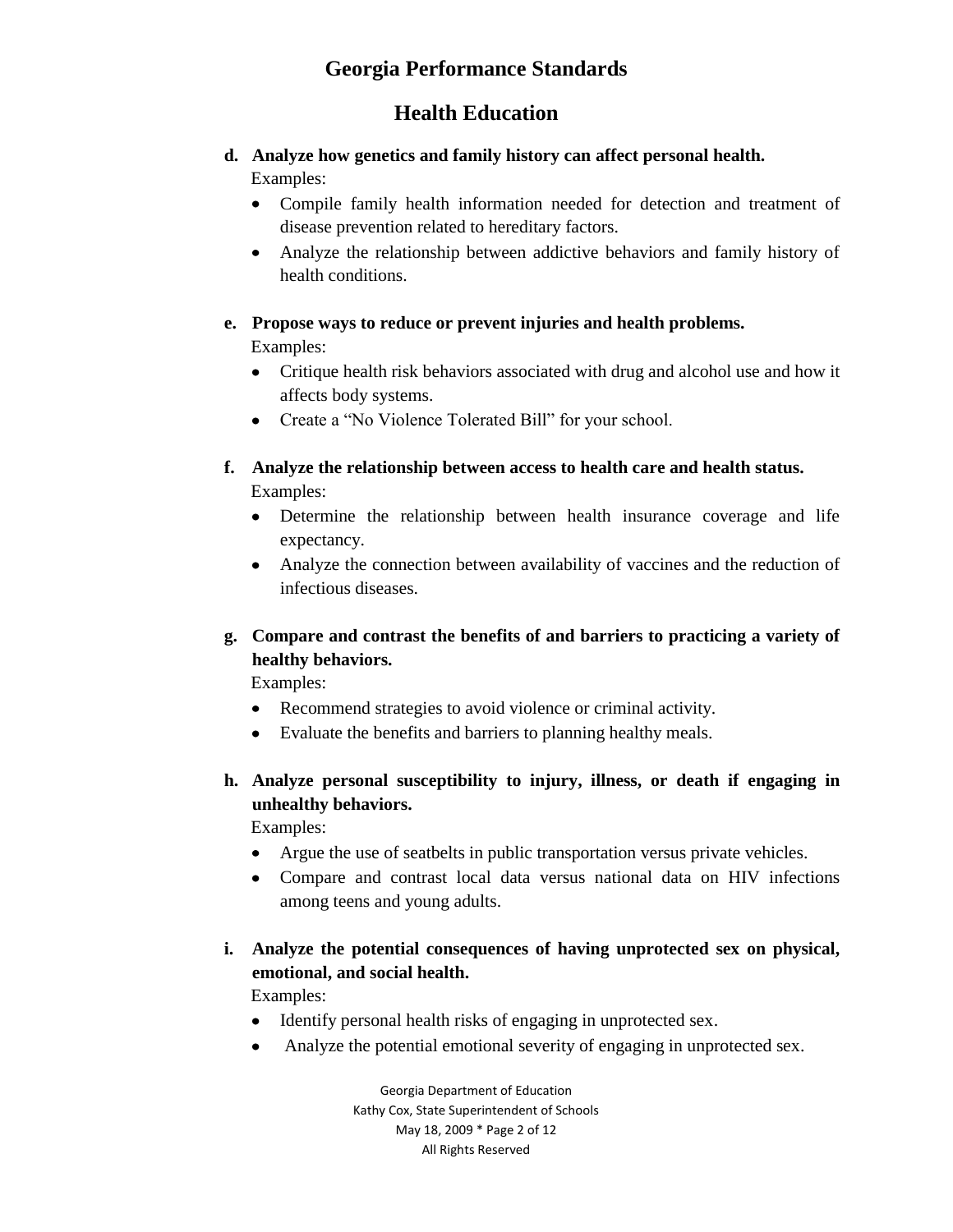# **Health Education**

**HE H.S.2:** Students will analyze the influence of family, peers, culture, media, technology, and other factors on health behaviors.

**Description:** Students will analyze the influence of family, peers, culture, media, technology, and other factors on health behaviors. High school students will analyze a variety of positive and negative influences within society. Students will identify the diverse internal and external factors that influence health practices and behaviors among youth including personal values, beliefs, and perceived norms. Students will analyze how policies and regulations influence health promotion and risk reduction.

#### **Elements:**

- **a. Analyze how the family influences the health of individuals.** Examples:
	- Describe how family members express their positive and negative feelings.
	- Evaluate your family health history and health choices, and recommend strategies to reduce risk.
- **b. Analyze how the culture supports and challenges health beliefs, practices, and behaviors.**

Examples:

- Assess how holidays and celebrations can promote unhealthy behaviors.
- Discuss belief systems from various cultures regarding healthy choices.
- **c. Analyze how peers influence healthy and unhealthy behaviors.** Examples:
	- Analyze how peers can influence a person's physical activity level.
	- Analyze how peers influence the decision-making process concerning the use of alcohol, tobacco, or illegal drugs.
- **d. Evaluate how the school and community can affect personal health practices and behaviors.**

Examples:

- Discuss how school and community facilities can enhance your health practices and behaviors.
- Recommend fund raising strategies for schools and community agencies that also promote healthy choices among students.

Georgia Department of Education Kathy Cox, State Superintendent of Schools May 18, 2009 \* Page 3 of 12 All Rights Reserved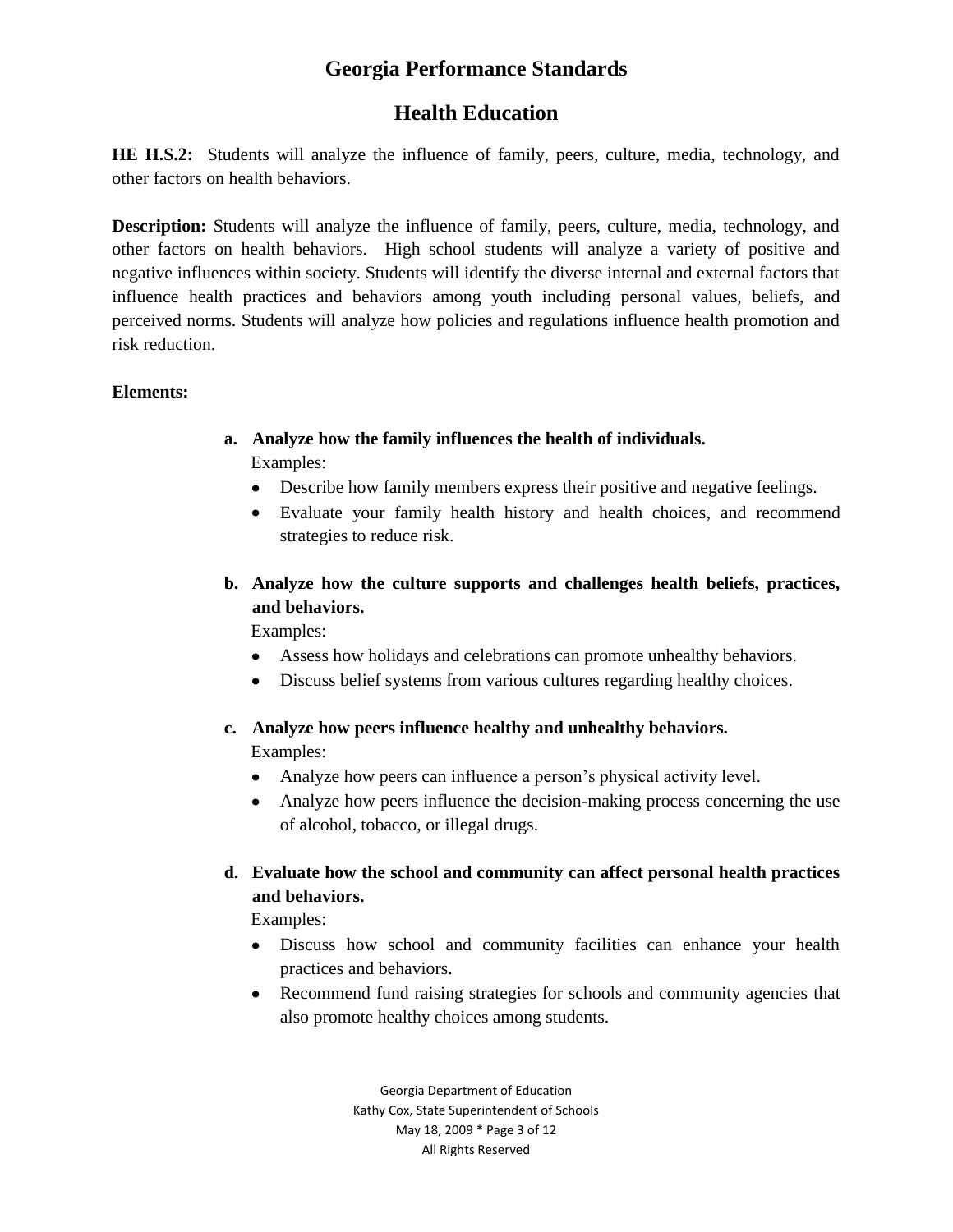## **Health Education**

#### **e. Evaluate the effect of media on personal and family health.** Examples:

- Explain the influences of the media on teen body image.
- Evaluate the influence of media on the selection of products and services related to having healthy skin.
- **f. Evaluate the impact of technology on personal, family, and community health.**

Examples:

Evaluate the effectiveness of movie and video game rating systems regarding teen viewing.

Debate the pros and cons of using technology to develop new relationships.

### **g. Analyze how the perceptions of norms influence healthy and unhealthy behaviors.**

**Examples:** 

- Discuss peer pressure among teens to wear safety equipment (e.g., "you don"t need a helmet").
- Exploit the myths associated with females participating in weight training programs.
- **h. Analyze the influence of personal values and beliefs on individual health practices and behaviors.**

Examples:

- Summarize the effects of choosing unhealthy food choices.
- Analyze how family values and culture guide health practices and behaviors related to seeking or receiving medical treatments.

# **i. Analyze how some health risk behaviors can influence the likelihood of engaging in additional unhealthy behaviors.**

Examples:

- Evaluate the notion that tobacco is a gateway drug.
- Analyze how alcohol use leads to suicidal tendencies among people with depression.

Georgia Department of Education Kathy Cox, State Superintendent of Schools May 18, 2009 \* Page 4 of 12 All Rights Reserved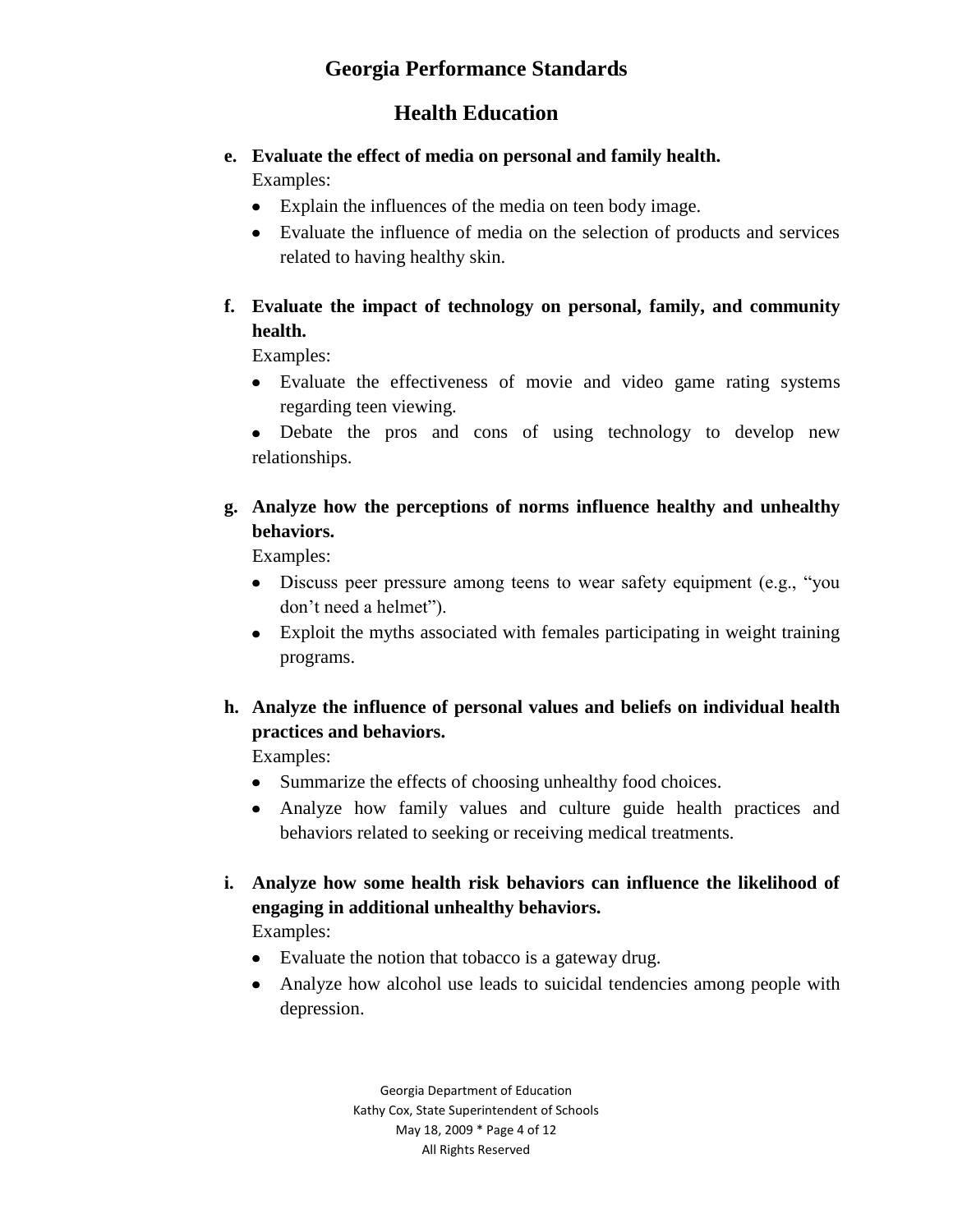# **Health Education**

- **j. Analyze how public health policies and government regulations can influence health promotion and disease prevention.** Examples:
	- Debate the laws concerning the use of cell phones while driving a car.
	- Compare and contrast health practices in the United States to Third World countries.

Georgia Department of Education Kathy Cox, State Superintendent of Schools May 18, 2009 \* Page 5 of 12 All Rights Reserved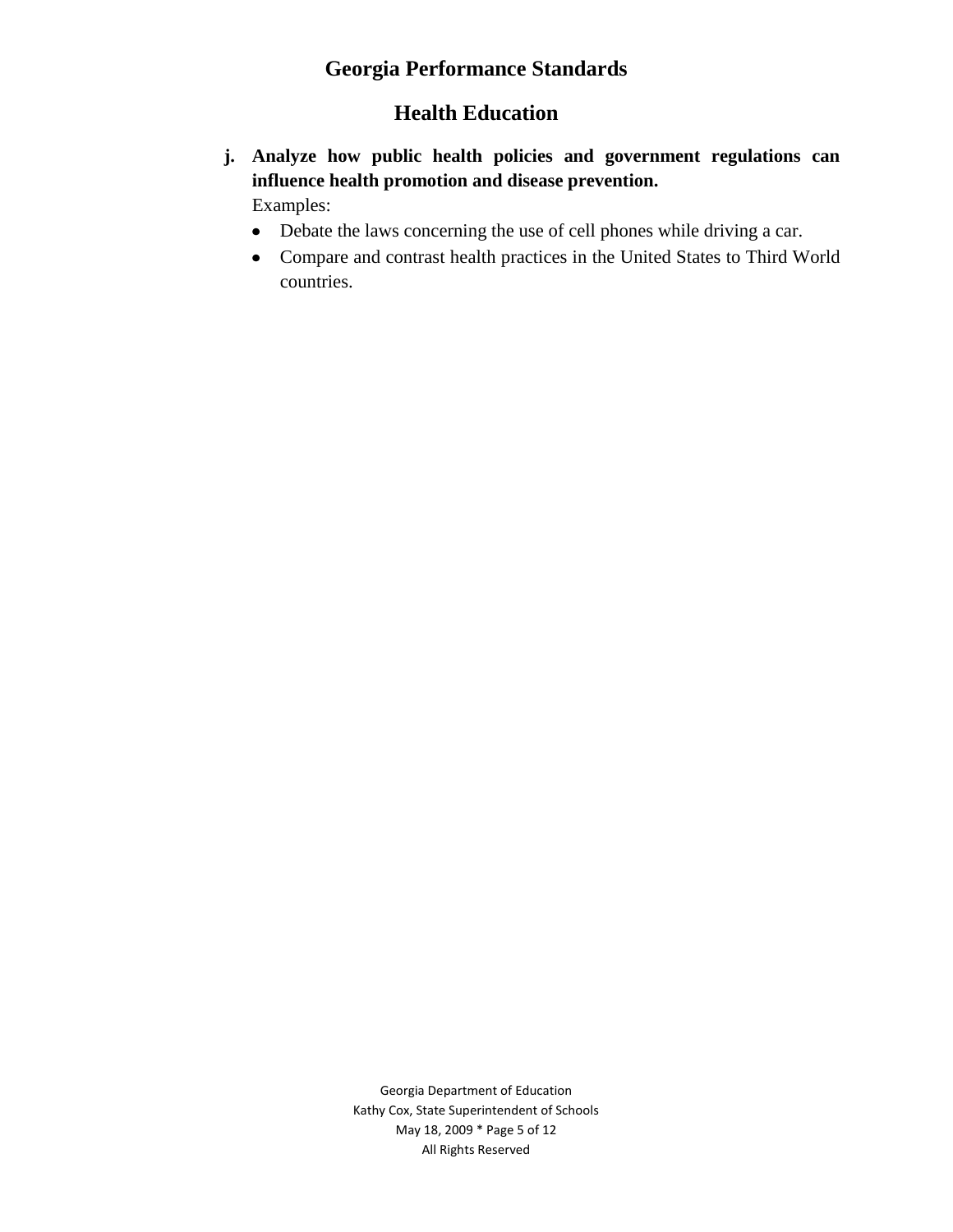# **Health Education**

**HE H.S.3:** Students will demonstrate the ability to access valid information and products and services to enhance health.

**Description:** The students will access valid health information and health-promoting products and services. High school students will critique the validity of health information, health promoting products, and services to prevent and detect health problems. Using critical thinking and analysis skills, high school students will be able to assess the validity of health information and products and services used in the prevention, early detection, and treatment of health problems.

#### **Elements:**

- **a. Critique the validity of health information, products, and services** Examples:
	- Discuss the validity of quick weight loss products.
	- Analyze claims of legal and illegal supplements on nutrition and physically performance.
- **b. Investigate the accessibility of products and services that enhance health.** Examples:
	- Assemble a list of school clubs and youth organizations what is offered in a local community that enhances health.
	- Recommend sports facilities to people with disabilities based on cost, services offered, programs/services offered to people with disabilities, etc.
- **c. Utilize resources from school and community that provide valid health information.**

Examples:

- Document from websites the various resources from school and community that provide health information.
- Demonstrate the ability to access resources (e.g., rape crisis centers) that provide accurate information about sexual assault and sexual violence.

### **d. Determine when professional health services may be required.**

Examples:

- Summarize when it is necessary to seek help for mental and emotional health problems (e.g., mood disorders, depression, anxiety disorders).
- Demonstrate how to access a trusted adult who can help someone experiencing a potentially life threatening health condition (e.g., asthma attack, seizure).

Georgia Department of Education Kathy Cox, State Superintendent of Schools May 18, 2009 \* Page 6 of 12 All Rights Reserved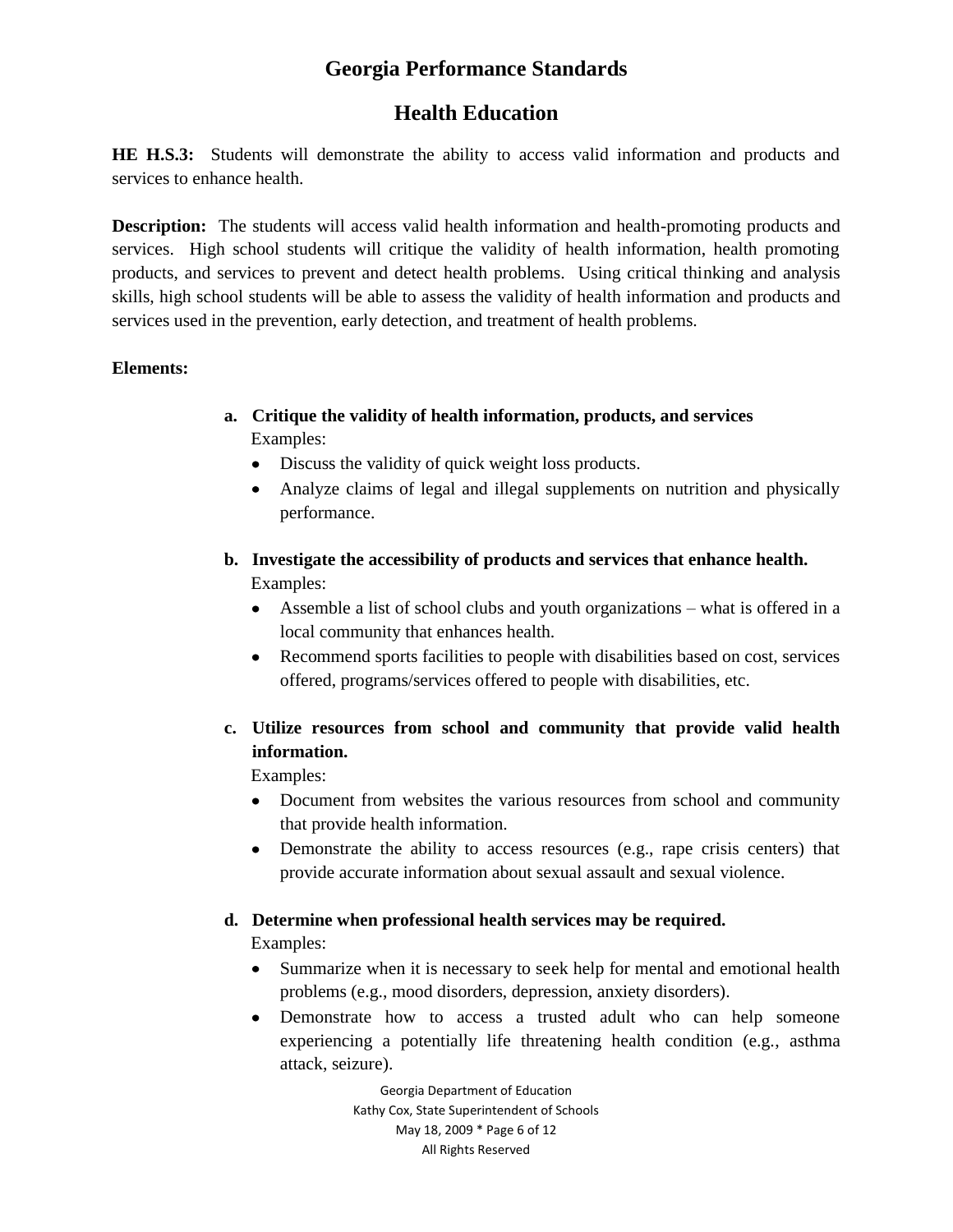# **Health Education**

**HE H.S.4:** Students will demonstrate the ability to use interpersonal communication skills to enhance health and avoid or reduce health risks.

**Description:** The student will use effective communication skills to enhance personal, family, and community health. High school students will demonstrate effective verbal and nonverbal communication skills to develop and maintain healthy relationships. Students will demonstrate the ability to organize and convey information and feelings as the basis for strengthening interpersonal interactions and reducing or avoiding conflict.

#### **Elements:**

.

**a. Use skills for communicating effectively with family, peers, and others to enhance health.**

Examples:

- Discuss how to ask someone effectively and respectfully not to smoke.
- Discuss how to communicate clear limits on sexual behaviors.
- **b. Demonstrate strategies to prevent, manage, or resolve conflicts without harming self or others.**  Examples:
	- Compare various types of violence and identify warning signs of unhealthy relationships.
	- Demonstrate verbal and non-verbal ways to diffuse a volatile situation.
- **c. Summarize how to ask for and offer assistance to enhance the health of self and others.**

Examples:

- Create a 'how to ask' booklet for contacting resources in the community which enhances the health of self and others.
- Demonstrate how to ask for help when experiencing symptoms of mental, emotional, or physical health conditions.

Georgia Department of Education Kathy Cox, State Superintendent of Schools May 18, 2009 \* Page 7 of 12 All Rights Reserved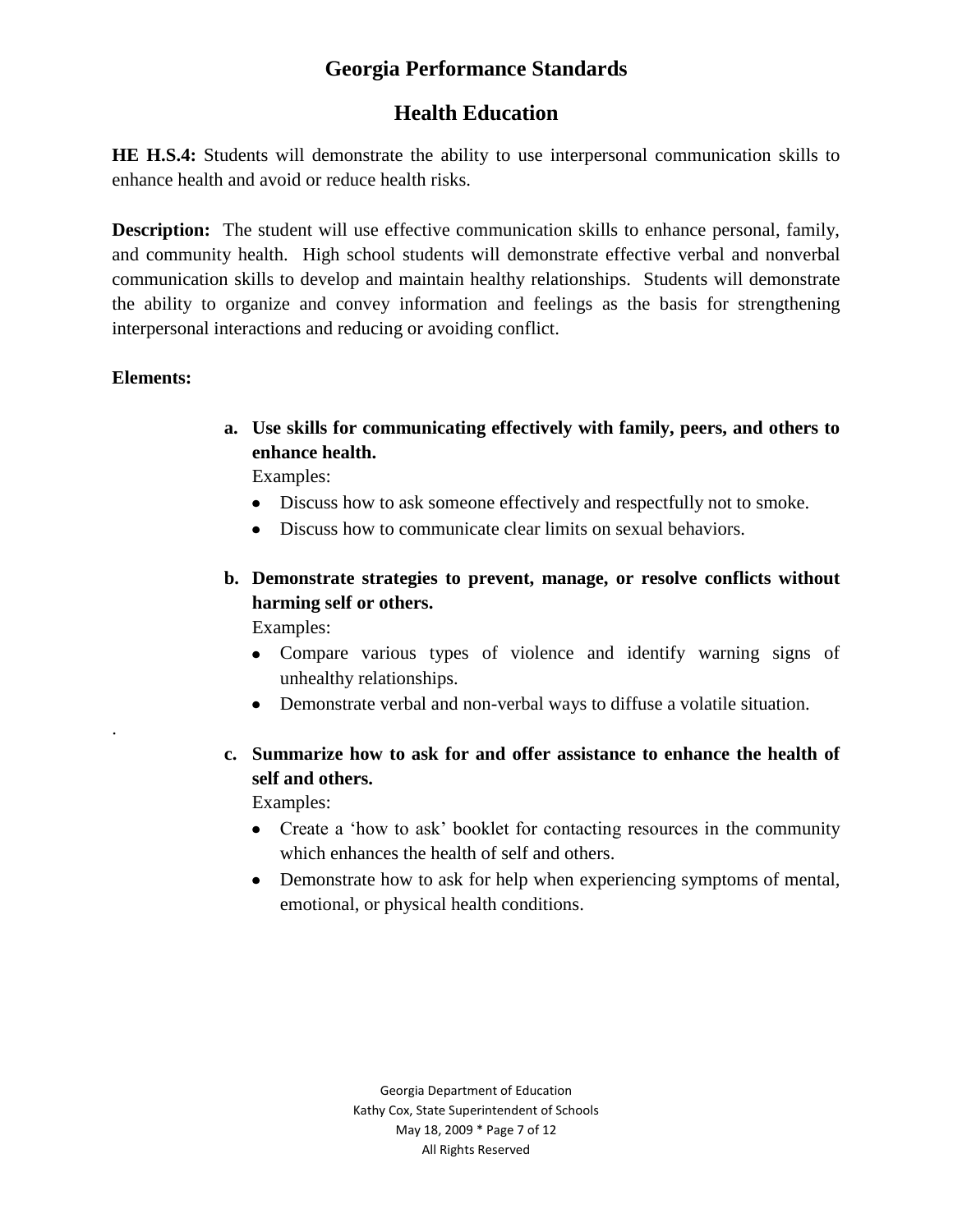# **Health Education**

**HE H.S.5:** Students will demonstrate the ability to use decision-making skills to enhance health.

**Description:** Students will use decision-making skills to identify, apply, and maintain healthenhancing behaviors. High school students will apply comprehensive decision-making processes in a variety of situations to enable them to collaborate with others to improve their quality of lives now and in the future.

#### **Elements:**

- **a. Determine the barriers to making a positive, healthy decision.** Examples:
	- List personal barriers to reducing stress and the impact on one"s health.
	- Identify environmental hazards to one's health and well-being.
- **b. Develop and apply a decision-making process to a health-related situation.**

Examples:

- Develop and apply a decision-making process for responding to an emergency situation (e.g., determine order of care in an accident for multiple injuries).
- Develop and apply a decision-making process for avoiding or getting out of a violent situation.
- **c. Justify when individual or collaborative decision making is appropriate.** Examples:
	- Explain when input from a health professional would be helpful in making decisions related to substance use or abuse.
	- Discuss when it would be appropriate to consult a counselor when one suspects a friend is being abused.

## **d. Describe alternative choices to health-related issues or problems.**

Examples:

- Evaluate positive consequences for seeking help for depression.
- Describe the steps individuals should take if they suspect they have contracted a sexually transmitted infection (STI)**.**

Georgia Department of Education Kathy Cox, State Superintendent of Schools May 18, 2009 \* Page 8 of 12 All Rights Reserved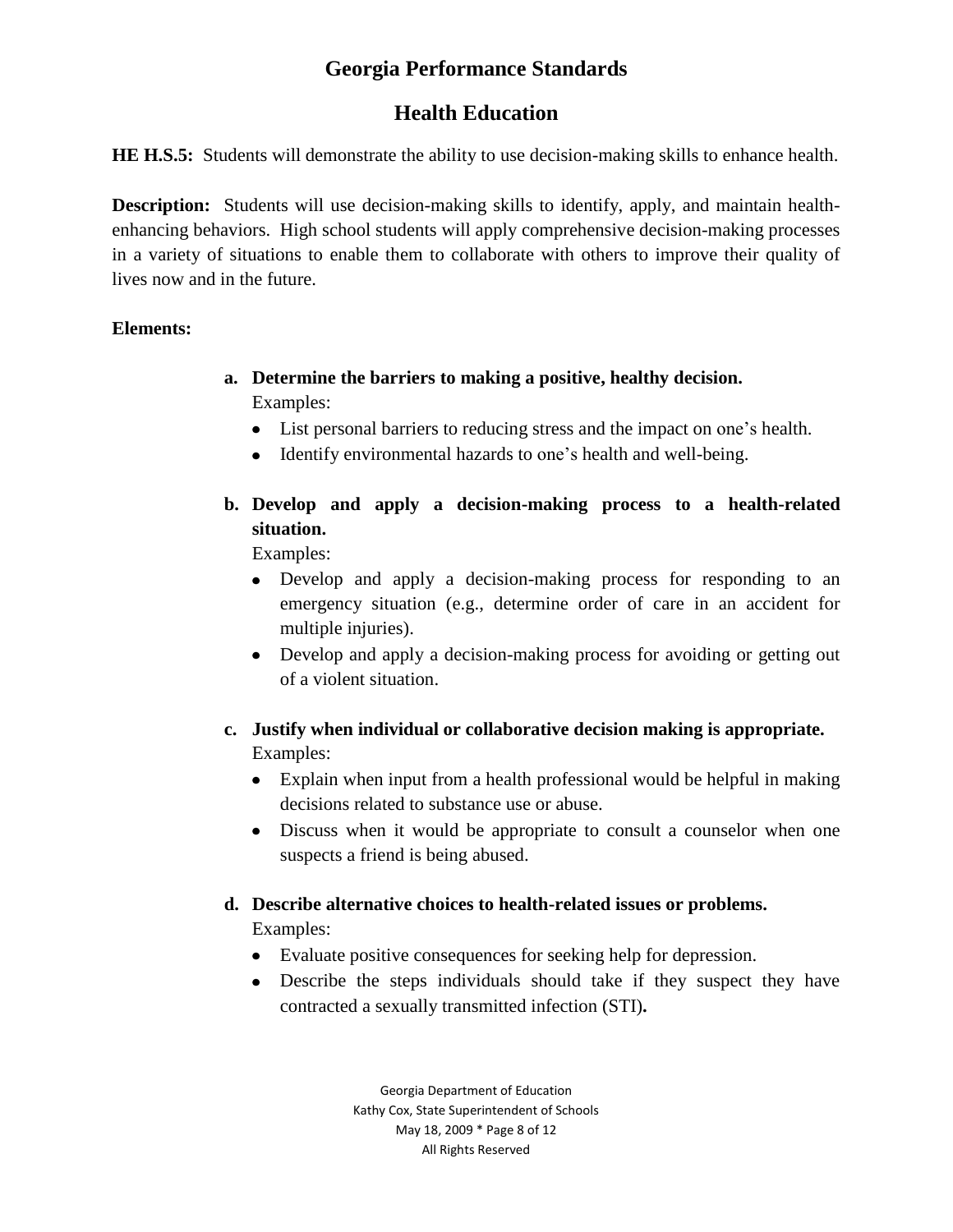# **Health Education**

## **e. Analyze the potential short-term and long-term impact of each decision on self and others.**

Examples:

- Analyze the consequences of the excessive eating of unhealthy foods.
- Analyze the consequences of using illegal drugs for oneself, for one"s family, and for the community.

#### **f. Justify the health-enhancing choices when making decisions.** Examples:

- Justify the benefits of eating healthy foods and beverages over less healthy foods and beverages.
- Justify the reasons for not using performance enhancing drugs.
- **g. Compare and contrast the effectiveness of health-related decisions.** Examples:
	- Compare and contrast the medical decisions made in early historical eras with those of modern medicine.
	- Compare and contrast the eating habits of the early 1900's with the habits of today.

#### **h. Justify the reasons for remaining sexually abstinent.**

**Examples:** 

- Discuss the reason(s) abstinence is the most effective and healthy means for preventing sexually transmitted infections (STIs).
- Analyze risks and consequences of early sexual involvement.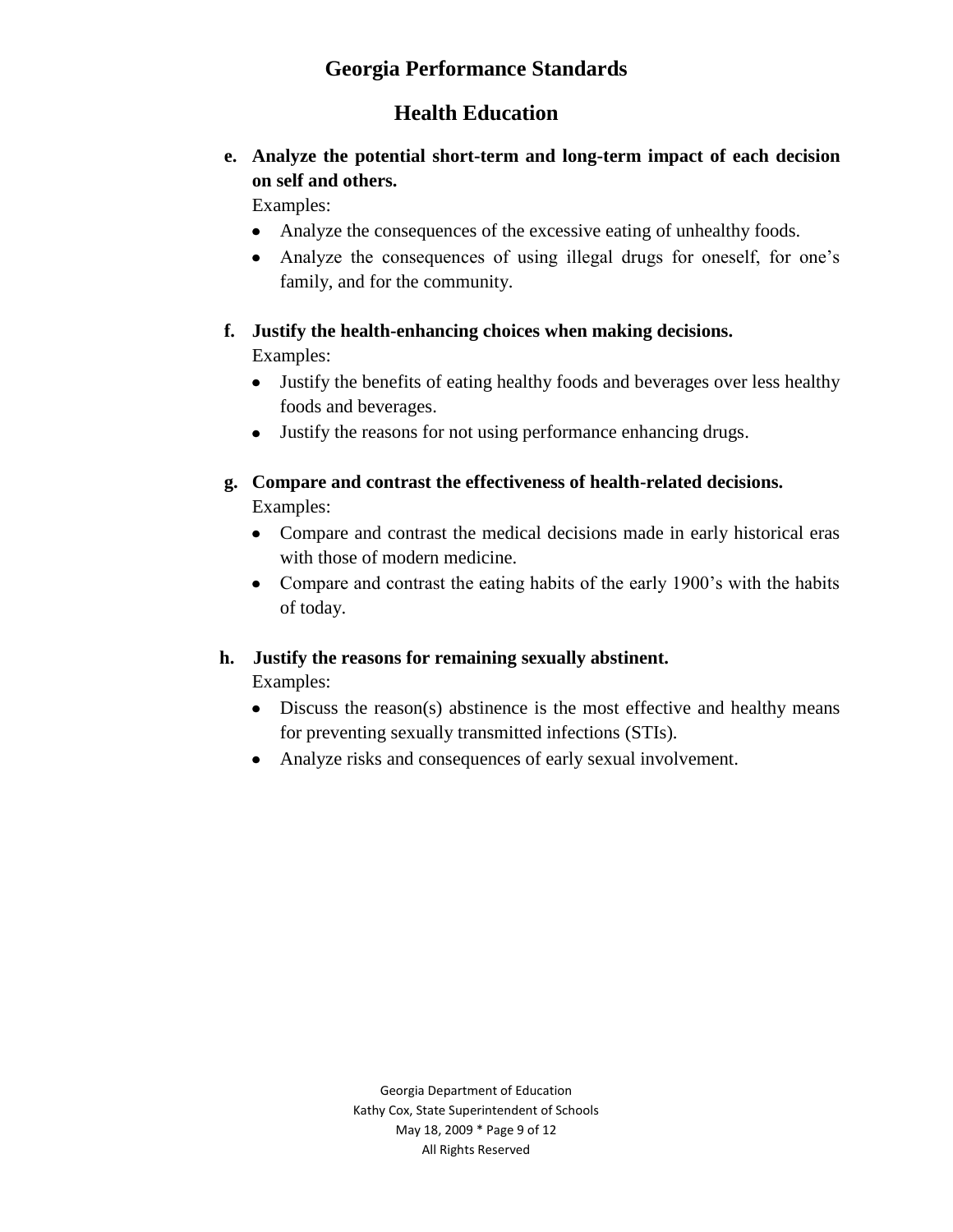# **Health Education**

**HE H.S.6:** Students will demonstrate the ability to use goal-setting skills to enhance health.

**Description:** Students will use goal-setting skills to identify, apply, and maintain healthenhancing behaviors. High school students will construct short-term and long-term health goals based on personal needs. In addition, they will design, implement, and evaluate critical steps to achieve these goals.

#### **Elements:**

- **a. Evaluate personal health and health practices.** Examples:
	- Evaluate the pros and cons of various fad diet plans.
	- Assess your personal physical activity level.
- **b. Design a personal health plan that addresses personal strengths, needed improvements, and risky behaviors.**

Examples:

- Design a personal plan to improve health by quitting or helping others to stop the use of tobacco.
- Design a plan for increasing or maintaining physical activity that demonstrates strengths and improves weaknesses while minimizing risky behaviors.
- **c. Monitor personal progress in achieving short-term and long-term personal health goals.**

Examples:

- Monitor progress toward achieving a healthier diet goal.
- Keep a journal of stressful events, how you coped with the stressors, and the outcome of each coping strategy.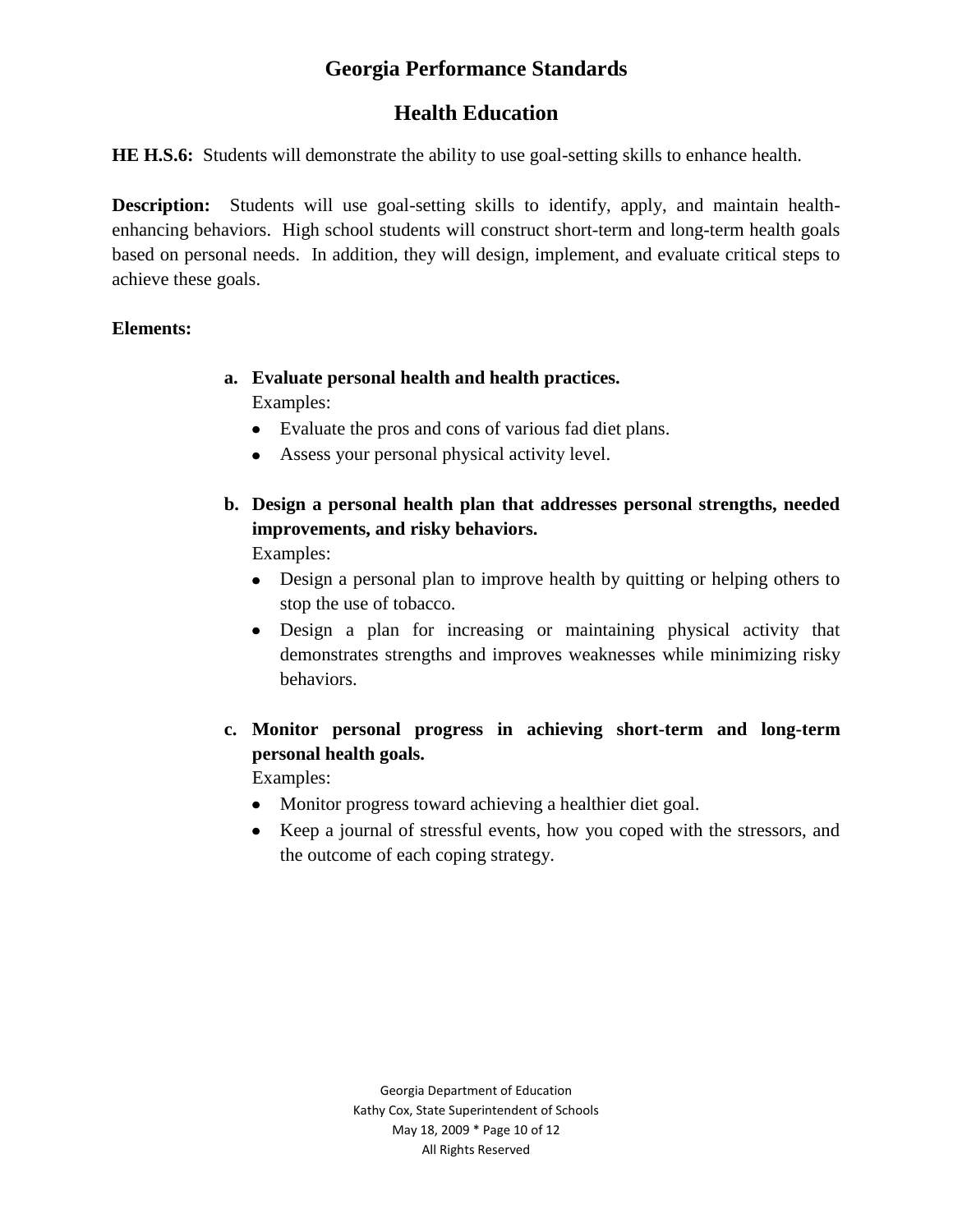# **Health Education**

**HE H.S.7:** Students will demonstrate the ability to practice health-enhancing behaviors and avoid or reduce health risks.

**Description:** Students will demonstrate the ability to practice health-enhancing behaviors and avoid or reduce health risks. High school students will model health-enhancing behaviors to prevent injuries, diseases, and disorders. Students will practice strategies for reducing harmful and risk taking behaviors now and in the future.

#### **Elements:**

- **a. Demonstrate individual responsibility for improving personal health.** Examples:
	- Participate in a variety of personal health assessments to determine strategies for health enhancement and risk reduction.
	- Develop a plan for healthy weight management for teenagers.
- **b. Choose a variety of healthy practices and behaviors that will maintain or improve health.**

Examples:

- Use and evaluate safety techniques to avoid and reduce injury (e.g., earthquakes, fire, flood).
- Identify a variety of behaviors that avoid or reduce risks to self and others.

#### **c. Model behaviors to avoid or reduce health risks.**

Examples:

- Debate ways to reduce the negative impact on the environment.
- Mimic impulsive behaviors and explain strategies for controlling them.

Georgia Department of Education Kathy Cox, State Superintendent of Schools May 18, 2009 \* Page 11 of 12 All Rights Reserved